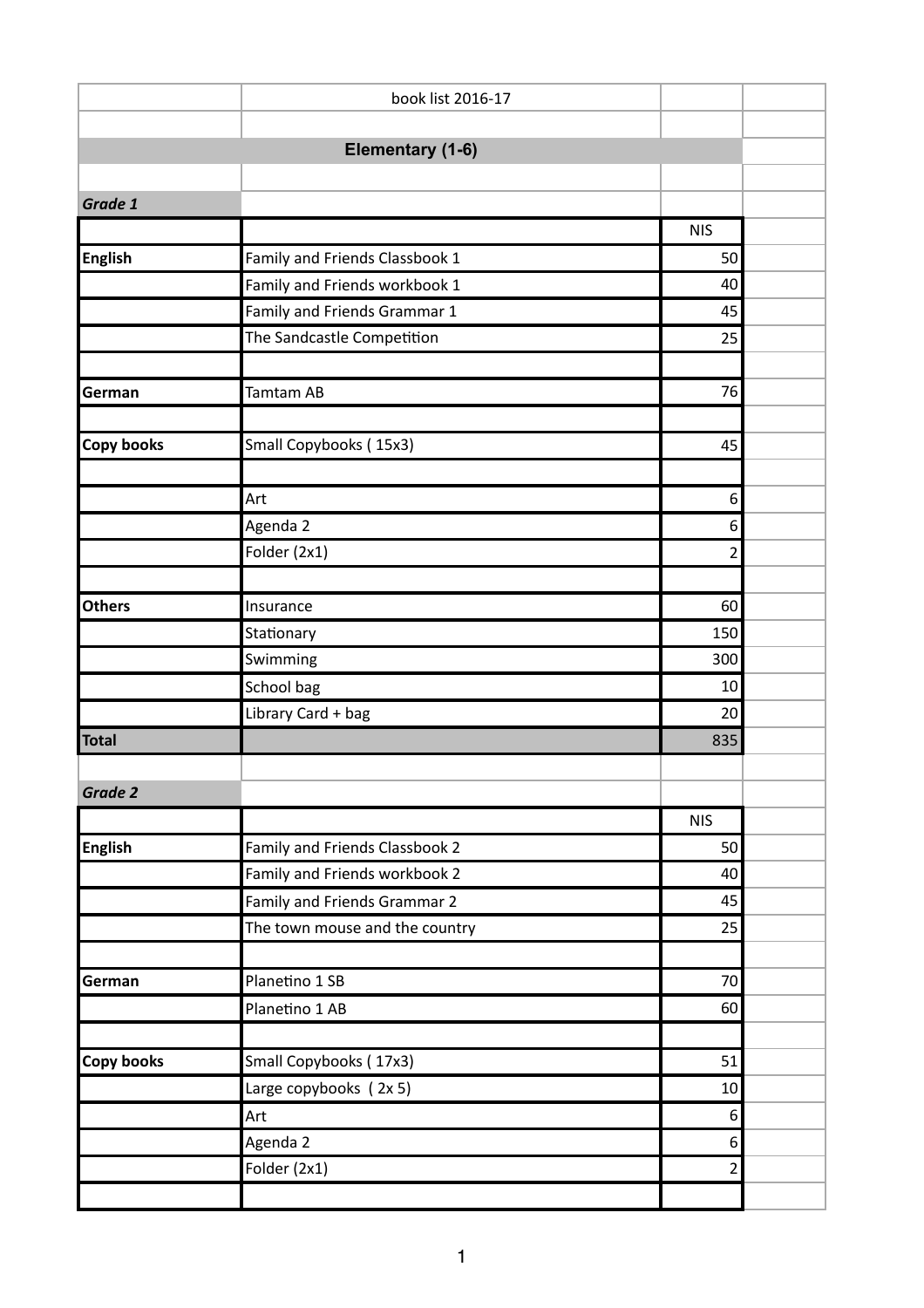| others            | Insurance                      | 60             |  |
|-------------------|--------------------------------|----------------|--|
|                   | Year book                      | 90             |  |
|                   | Stationary                     | 150            |  |
|                   | Swimming                       | 300            |  |
|                   | School bag                     | 10             |  |
| <b>Total</b>      |                                | 975            |  |
|                   |                                |                |  |
| Grade 3           |                                |                |  |
|                   |                                | <b>NIS</b>     |  |
| English           | Family and Friends Classbook 3 | 55             |  |
|                   | Family and Friends workbook 3  | 40             |  |
|                   | Family and Friends Grammar 3   | 45             |  |
|                   | Sindbad                        | 25             |  |
|                   |                                |                |  |
| German            | Planetino 2, SB                | 70             |  |
|                   | Planetino 2, AB                | 60             |  |
|                   |                                |                |  |
| Copy books        | Small Copybooks (17x3)         | 51             |  |
|                   | Large Copybooks( 5x5)          | 25             |  |
|                   | Art                            | 6              |  |
|                   | Agenda 2                       | 6              |  |
|                   | Folder (2x1)                   | $\overline{2}$ |  |
|                   |                                |                |  |
| <b>Others</b>     | Insurance                      | 60             |  |
|                   | Yearbook                       | 90             |  |
|                   | School bag                     | 10             |  |
|                   | Stationary                     | 150            |  |
| <b>Total</b>      |                                | 695            |  |
| Grade 4           |                                |                |  |
|                   |                                | <b>NIS</b>     |  |
| <b>English</b>    | Family and Friends Classbook 4 | 55             |  |
|                   | Family and Friends workbook 4  | 40             |  |
|                   | Family and Friends Grammar 4   | 45             |  |
|                   | Changing places                | 25             |  |
|                   |                                |                |  |
| German            | Plaentino3, SB                 | 70             |  |
|                   | Planetino 3, AB                | 60             |  |
|                   |                                |                |  |
| <b>Copy books</b> | Small Copybooks (12x3)         | 36             |  |
|                   | Large Copybooks (8x5)          | 40             |  |
|                   | Agenda 2                       | $6 \mid$       |  |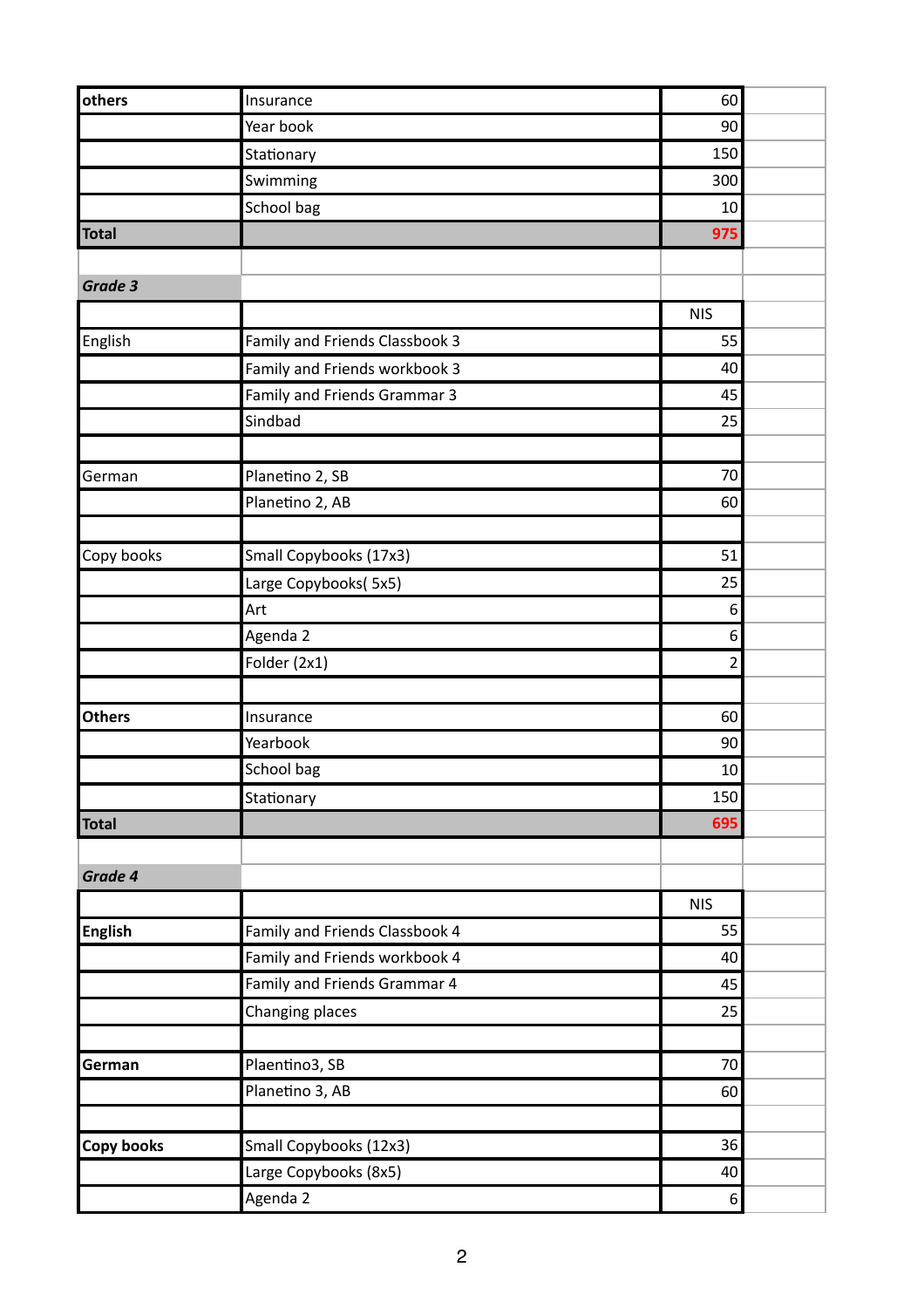|                   | Art                            | 6              |  |
|-------------------|--------------------------------|----------------|--|
|                   | Folder (2x1)                   | $\overline{2}$ |  |
|                   |                                |                |  |
| <b>Others</b>     | Insurance                      | 60             |  |
|                   | yearbook                       | 90             |  |
|                   | Stationary                     | 150            |  |
|                   | School bag                     | 10             |  |
| <b>Total</b>      |                                | 695            |  |
|                   |                                |                |  |
| Grade 5           |                                |                |  |
|                   |                                | <b>NIS</b>     |  |
| <b>English</b>    | Family and Friends Classbook 5 | 55             |  |
|                   | Family and Friends workbook 5  | 40             |  |
|                   | Family and Friends Grammar 5   | 50             |  |
|                   | <b>Grace Darling</b>           | 24             |  |
|                   |                                |                |  |
| German            | Das neue Deutschmobil 2 CB +CD | 90             |  |
|                   | Das neue Deutschmobil 2 WB     | 90             |  |
|                   |                                |                |  |
| <b>Copy books</b> | Small Copybooks (14x3)         | 42             |  |
|                   | Large Copybooks (8x5)          | 40             |  |
|                   | Art                            | 6              |  |
|                   | Agenda 2                       | 6              |  |
|                   | Folder (2x1)                   | $\overline{2}$ |  |
|                   |                                |                |  |
| <b>Others</b>     | Insurance                      | 60             |  |
|                   | yearbook                       | 90             |  |
|                   | Stationary                     | 150            |  |
|                   | School bag                     | 10             |  |
| <b>Total</b>      |                                | 755            |  |
|                   |                                |                |  |
| Grade 6           |                                |                |  |
|                   |                                | <b>NIS</b>     |  |
| <b>English</b>    | Family and Friends Classbook 6 | 55             |  |
|                   | Family and Friends workbook 6  | 40             |  |
|                   | Family and Friends Grammar 6   | 50             |  |
|                   | Giant peach                    | 55             |  |
|                   |                                |                |  |
| German            | Das neue Deutschmobil 2 CB +CD | 90             |  |
|                   | Das neue Deutschmobil 2 WB     | 90             |  |
|                   |                                |                |  |
| <b>Copy books</b> | Small Copybooks (11x3)         | 33             |  |